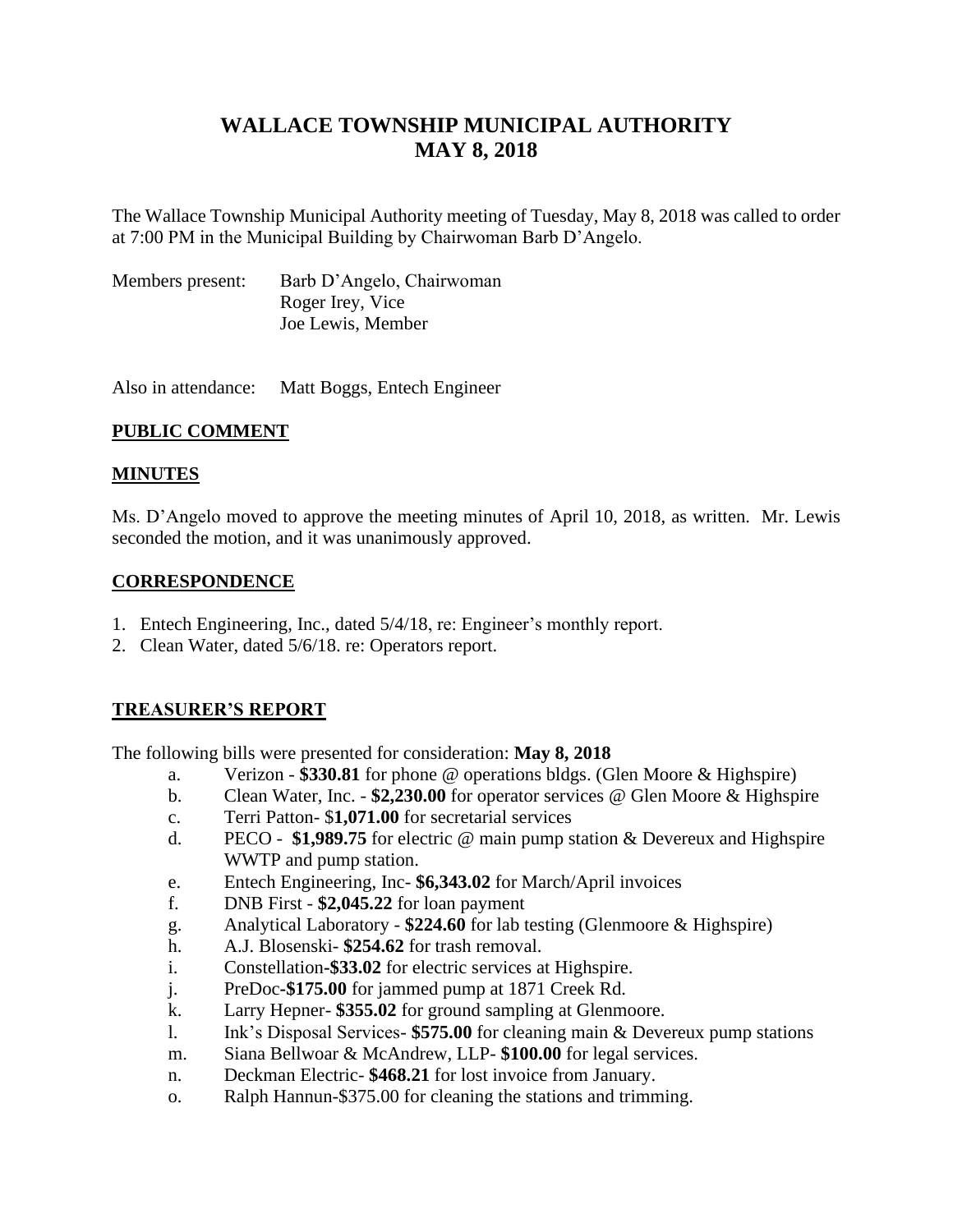- p. Staples Credit Plan- **\$8.50** for supplies
- q. Barbacane, Thornton & Company- **\$2,650.00** for audit of the financial statements.

# **TOTAL: 19,228.77**

Mr. Irey moved to approve invoices "a" through "q" above for the month of May, as presented. Ms. D'Angelo seconded the motion, and it was unanimously approved.

### **FINANCIAL STATEMENTS**-

Balance Sheet, Budget vs Actual Glenmoore & Highspire and Profit & Loss. Ms. D'Aneglo moved to approve the financial statements above for the month of May, as presented.

# **OPERATOR'S REPORT**

#### Glenmoore WWTP

- a. There was a water overflow in the influent pump station. A bad contactor blew fuses to the control circuit.
- b. DEP was notified of the spillage.
- c. Spray has increased.
- d. PreDoc replaced a bad breaker and unclogged the pump at 1871 Creed Rd.

### Highspire WWTP

- a. There were no emergency visits required.
- b. Generator was tested under load.
- c. Ralph cleaned the control building.

### **ENGINEER'S REPORT**

E-1 Grinder Pump Replacement – There were no grinder pump retrofits performed in January through April. There are two priority grinder pumps to be replaced at 2081 Creek Road and 430 Fairview which Site Specific is scheduling. These two locations have spare pumps installed currently. Future replacements will be prioritized based on need and beyond emergency replacements, the list of the pumps installed in 1992 and 1993 will take priority. Grinder pump replacement will include critical pump replacements only until DCED Grant awards are known. Additional information on DCED Grant provided below.

Highspire WWTP A few site visits to the treatment plant were performed in April and May. The tree previously mentioned in past reports has been removed. Research was performed for the current property boundaries. According to the land development plans the property line does not extend more than a few feet beyond the fence off the back of the property.